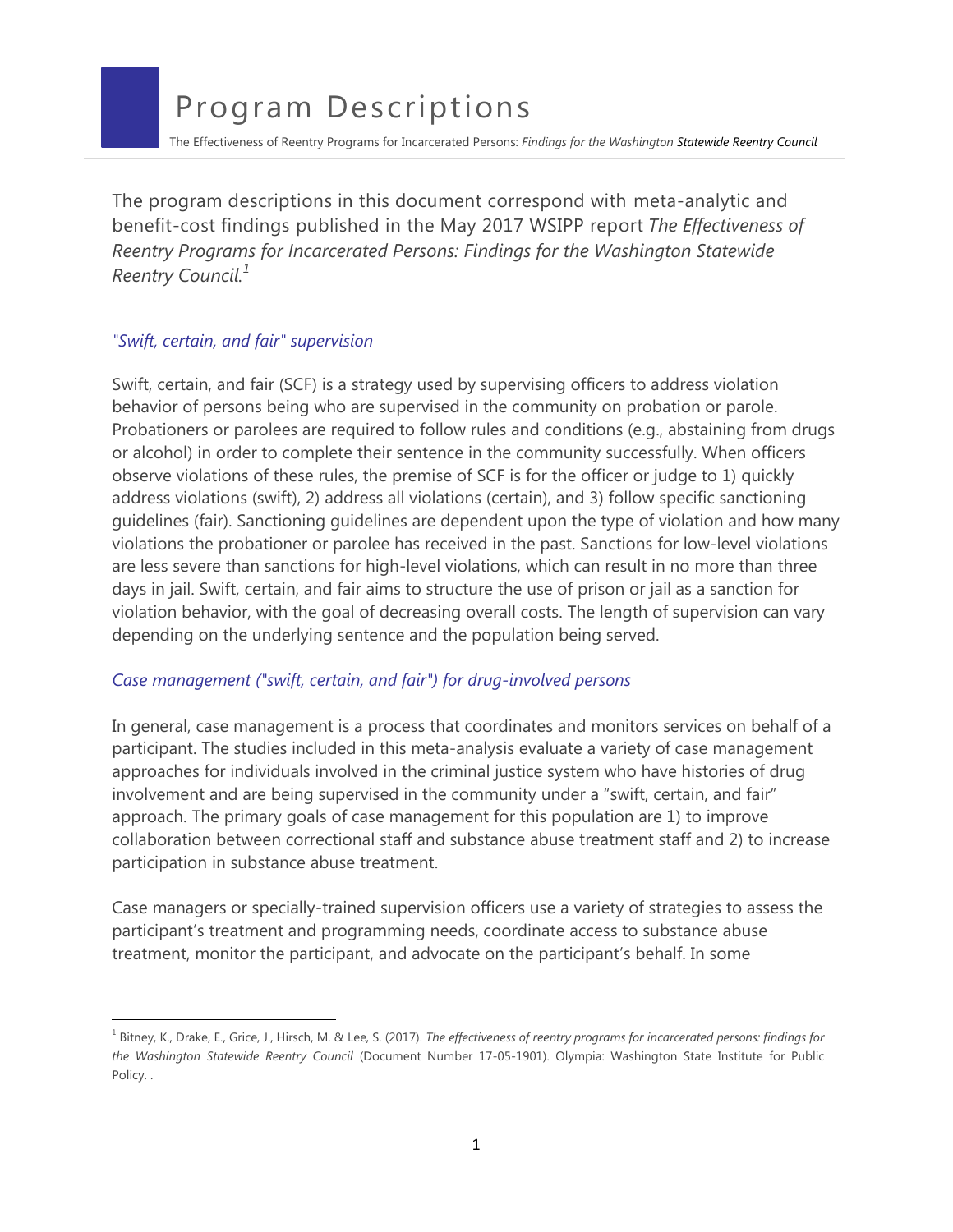circumstances, the case manager or officer can provide these services, such as counseling or therapy, directly to the client. Program length ranges from three to six months.

"Swift, certain and fair" is an approach to community supervision wherein participants receive immediate sanctions when they violate the conditions of supervision. Sanction severity is proportional to the severity of the violation, with minor violations resulting in only a few days of incarceration. In response to repeat violations, sanctions gradually increase in severity. Participants are required to check in with their supervising officer regularly and are tested frequently and randomly for substance use. Case management studies that did not incorporate "swift, certain, and fair" approach were analyzed separately.

# *Case management (not "swift, certain, and fair") for drug-involved persons*

In general, case management is a process that coordinates, and monitors services on behalf of a participant. The studies included in this meta-analysis evaluate a variety of case management approaches to community reentry and supervision for individuals involved in the criminal justice system who have histories of drug involvement. The primary goals of case management for this population are 1) to improve collaboration between correctional staff and substance abuse treatment staff and 2) to increase the individual's participation in substance abuse treatment.

Case managers or specially-trained supervision officers use a variety of strategies to assess the participant's treatment and programming needs, coordinate access to substance abuse treatment, monitor the participant, and advocate on the participant's behalf. In some circumstances, the case manager or officer can provide these services (e.g. counseling, therapy) directly to the client. Program length ranges from three to six months.

This meta-analysis excludes case management studies focused on the "swift, certain, and fair" approach, which were analyzed separately.

# *Circles of Support and Accountability*

The Circles of Support and Accountability (COSA) model, originally developed in Canada, is intended to assist individuals convicted of a sex offense to reenter the community and reduce recidivism by providing them with social support. Each reentering participant is provided an "inner circle" and an "outer circle" of volunteers. An inner circle consists of four to six volunteers from the community. One inner circle volunteer serves as a primary volunteer and meets with the participant every day for the first two to three months, while other volunteers meet with the participant weekly. An outer circle is composed of community-based professionals (e.g. social workers, police) who volunteer their time to support the inner circle. This meta-analysis includes programs that were an average of 12 months in length.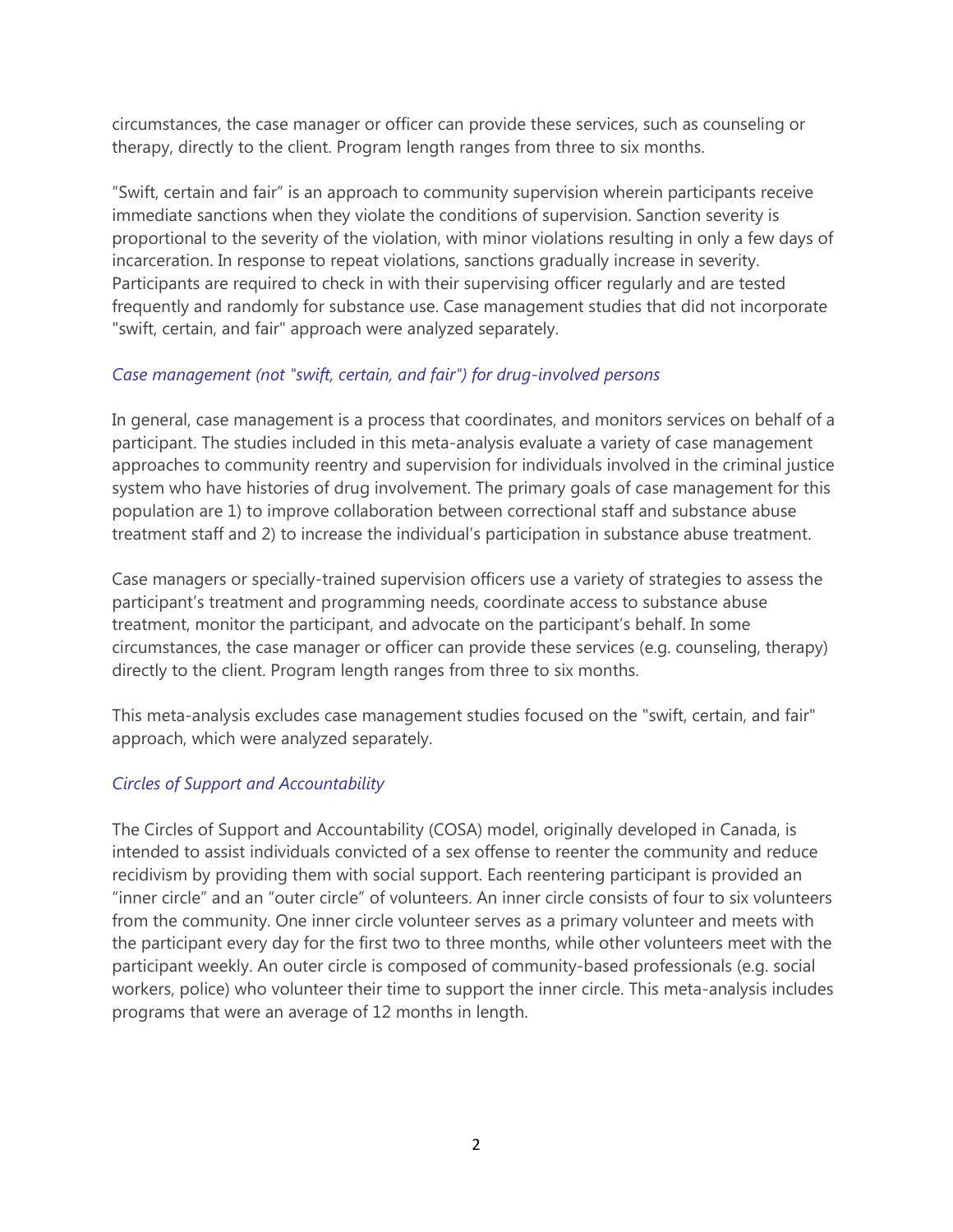# *Civil legal aid*

Civil legal aid services provide legal representation to defendants who cannot afford legal representation in non-criminal matters such as access to healthcare, housing, government benefits, employment, and educational services. Civil legal aid services are typically provided by legal aid attorneys, law students, and pro bono volunteers who identify and address legal issues. These services may be provided in a range of intensities including online chat tools, classrooms and clinics, "unbundled" legal services, and full legal representation from a lawyer.

Studies included in this meta-analysis examine the impact of receiving an offer of civil legal aid in the context of several different types of civil cases, including juvenile delinquency hearings and eviction cases. These studies compare the impact of an offer of full legal representation from a lawyer to receiving no offer or receiving unbundled legal services (in which legal advice is provided but the lawyer is not retained for full representation). We considered several specific outcomes as indicators of "litigation success" for the represented individual. These outcomes include attending scheduled court appearances, receiving a judgment in their favor, retaining possession of a housing unit, receiving an order for repairs to their housing unit, or receiving rent abatement. Several studies also measure the burden on court processes (including the case length, number of court appearances, motions, and instances where a judge interacted with a case).

### *Cognitive Behavioral Therapy (CBT) (for individuals classified as high- or moderate-risk)*

Cognitive-behavioral therapy (CBT) include various components, such as cognitive restructuring, behavioral activation, emotion regulation, communication skills, and problem-solving. Treatment is goal-oriented and generally of limited duration. CBT emphasizes individual accountability and teaches participants that cognitive deficits, distortions, and flawed thinking processes cause criminal behavior. For this broad grouping of studies, a variety of "brand name" programs (e.g., Enhanced Thinking Skills, Moral Reconation Therapy, Reasoning and Rehabilitation, and Thinking 4 a Change) were delivered to adults in either an institutional or community setting for an average of 2.5 months. Studies evaluating CBT delivered specifically as sex offender treatment were excluded from this analysis.

Using multivariate regression analysis of the effect sizes, we investigated additional policy questions about CBT, including whether the program was manualized; delivered in the community or during incarceration; incorporated the correctional principles of "Risk Need Responsivity" (RNR) or performed quality of assurance. We did not detect any statistically significant differences in the results based on these factors.

### *Community-based correctional facilities (halfway houses)*

Community-based correctional facilities and halfway houses are models of housing support for individuals reentering the community from incarceration. This form of housing is a type of community supervision, similar to parole, with an additional residential component. Halfway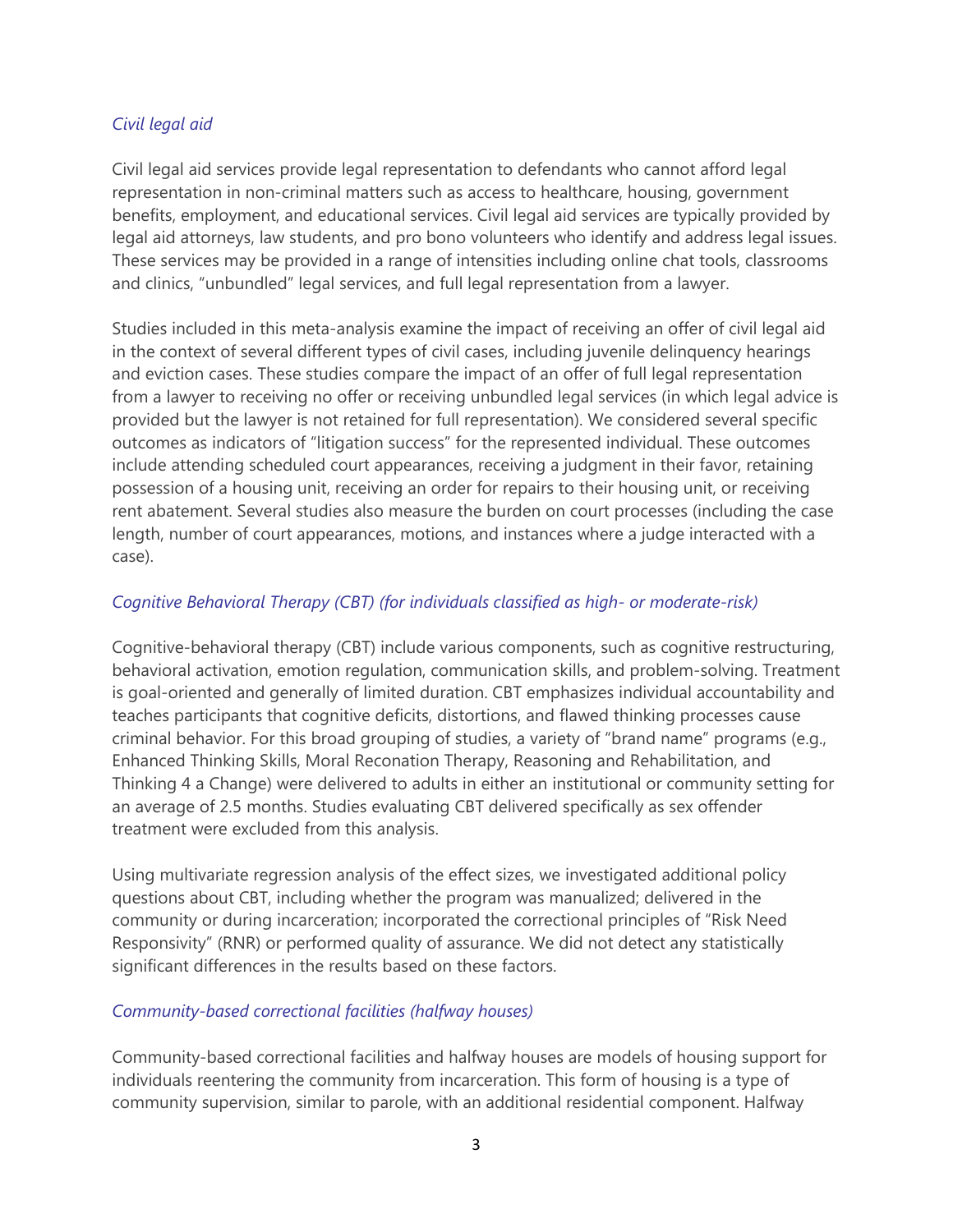houses are usually a condition of early release, and require tenants to participate in various forms of treatment, most commonly those related to substance abuse. Halfway houses provide an initial step towards full reentry by placing individuals back into the community in a grouphome like environment with guided supervision intended to help provide stability and accountability. Halfway house programs provide services for a minimum of three months postrelease. Failure in either community-based correctional facilities or halfway house programs may be grounds for parole revocation and a subsequent return to prison. Individuals in these studies spent between two and five months in halfway houses.

# *Correctional education (basic skills)*

Correctional education in basic skills consists of classes in Adult Basic Education, General Educational Development (GED) preparation, and English as a Second Language. Classes are delivered in a prison setting and vary in length of enrollment depending on the individual's education level, purpose or program of attendance, and length of incarceration.

This meta-analysis does not include post-secondary (college) correctional education classes.

# *Correctional education (post-secondary education)*

Correctional post-secondary (college) education includes courses that contribute towards a post-secondary degree. Effects for correctional education basic skills classes are reported separately. Post-secondary education programs vary in length of enrollment depending on the individual's education level, purpose or program of attendance, and length of incarceration.

This meta-analysis includes only studies that have examined the effects of post-secondary correctional education and does not include studies that evaluate basic education programs.

# *Correctional industries in prison*

Correctional industries programs provide jobs within the prison environment for incarcerated individuals. Individuals may work for a private sector employer, a non-profit, or in institutional industries within the prison. Industries commonly include metal fabrication, laundry, furniture assembly, and textile manufacturing. Typically, these jobs are obtained through an application process. While the focus of these programs is not vocational education or training, they are intended to help provide individuals with work experience and marketable job skills.

Length of attendance in the program varies and typically depends on the length of an individual's sentence. Individuals in these studies typically participated in correctional industries programs for 6 to 12 months.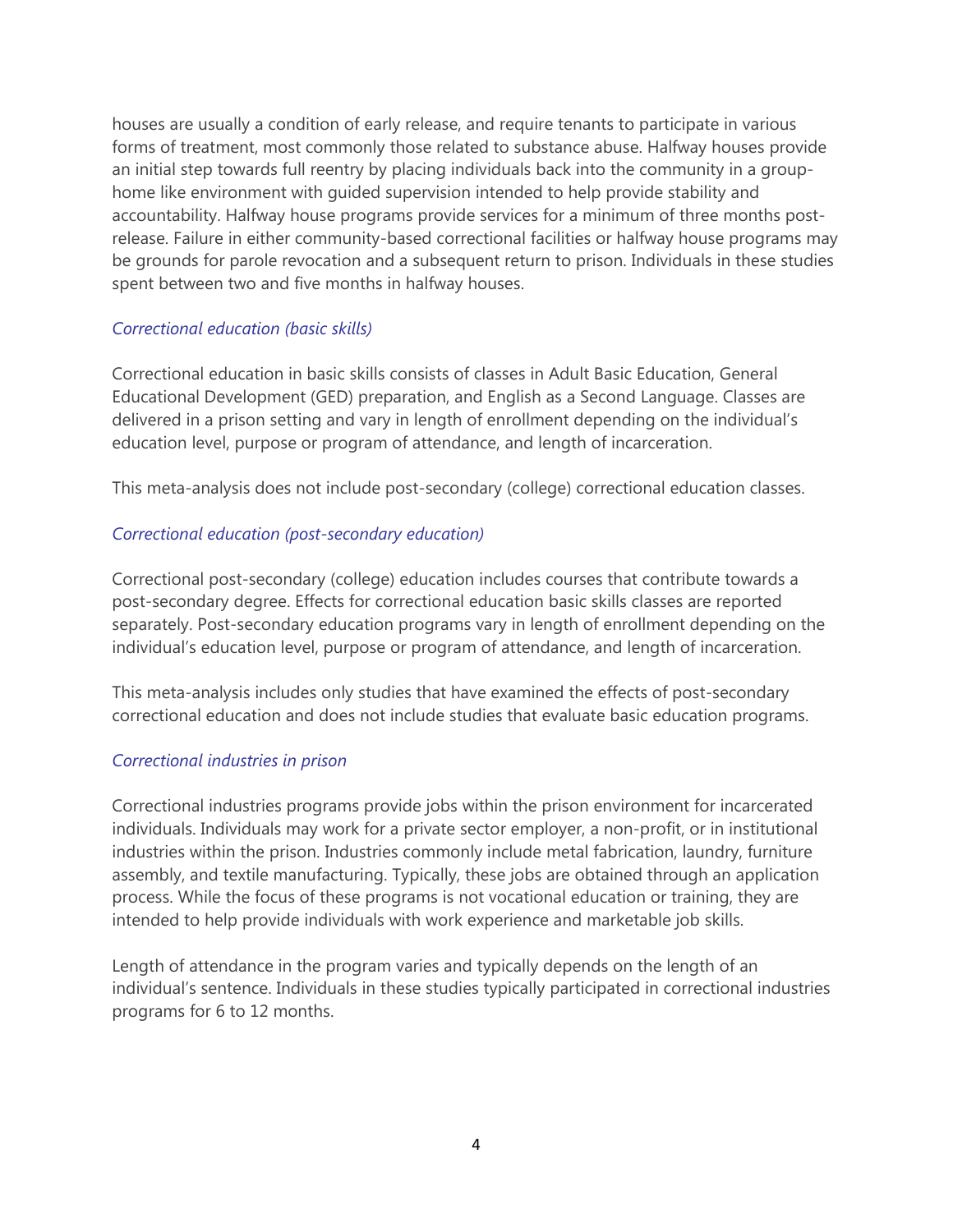# *Day fines*

In the criminal justice system, fines can be used as a sanction when a person commits a crime. Typically the magnitude of these fines is determined based solely on the gravity of the offense, and not on the person's ability to pay the fine through legitimate means. To achieve equitable punishment, day fines are a method of calibrating fines based on both the gravity of the offense as well as the individual's ability to pay. When day fines are assessed, a judge first determines the scale of punishment that is appropriate for the offense by calculating "punishment units." A punishment unit equals a day's pay. Thus, if a person is sanctioned to three punishment units (3 days' pay), the total amount paid by the individual depends on the person's income. This type of sanction is typically used for municipal violations or non-violent felonies.

# *Day reporting centers*

Day Reporting Centers (DRCs) are non-residential facilities used as a form of intermediate sanction for individuals in the criminal justice system. DRCs have three primary goals: 1) enhancing supervision and surveillance of offenders, 2) providing treatment directly or through collaboration with community treatment programs, and 3) reducing jail and prison crowding. Day reporting centers differ in their implementation, but generally require offenders to attend the facility for multiple hours each week for supervision and other programming such as counseling, educational courses, employment training, and referrals for additional services.

The day reporting programs included in this meta-analysis typically last for three months and required clients to report to the center every weekday.

# *Deferred prosecution of DUI offenses*

Deferred prosecution programs are intended for individuals charged with driving under the influence (DUI). These programs give judges discretion to dismiss DUI charges in exchange for the charged individual's compliance with the conditions of the program. Participants are typically required to complete substance abuse treatment, use an ignition interlock device, and avoid new charges that are similar to DUI violations for up to two years.

Deferred prosecution programs can vary in length but typically last about 12 months.

# *Dialectical Behavior Therapy*

Dialectical Behavior Therapy (DBT) is a type of cognitive behavioral therapy that focuses on mindfulness, interpersonal, emotion-regulating, and self-management skills. DBT was originally developed for women with borderline personality disorder. DBT is typically used with individuals involved in the criminal justice system who have a diagnosis of mental illness. Treatment may occur in an individual or group setting, typically weekly, for several hours per session. DBT can be delivered during incarceration or in a residential treatment setting. Therapists often modify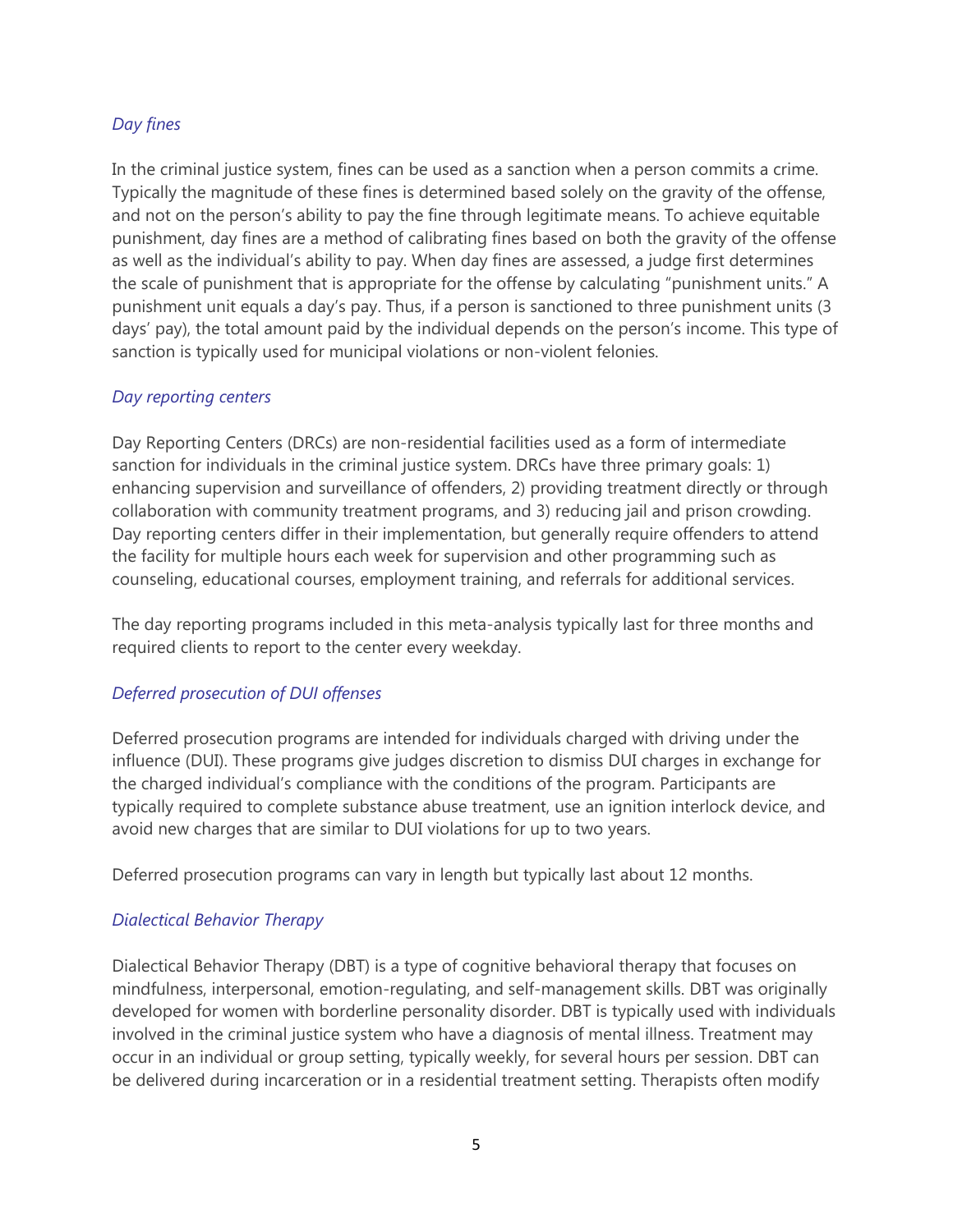the curriculum to be relevant for incarcerated individuals and their day-to-day life in prison. Treatment length can vary depending on the individuals' progress.

### *Domestic violence perpetrator treatment (Duluth-based model)*

The Duluth-based model of domestic violence perpetrator treatment was developed in the 1980s in Duluth, MN and is now the most common treatment for domestic violence perpetrators. Washington's legal standards for domestic violence treatment (as well as those of 25 other states) require treatment to be group-based and incorporate elements of the Duluthbased model. The treatment approach assumes that domestic violence "...is a gender-specific behavior which is socially and historically constructed. Men are socialized to take control and to use physical force when necessary to maintain dominance."\* Treatment involves educational meetings and peer-group therapy provided in prison or in the community. The focus of each element is usually on understanding the social conditions that foster domestic violence and building skills to make accountable decisions, though sometimes the programs also include elements of cognitive-behavioral instruction.

Participants in these studies received between two and seven months of treatment in the Duluth-based model. They were compared to similar individuals who received monitoring, probation, or community service.

\*Ganley, A. (1996). Understanding domestic violence. In: W. Warshaw & A. Ganley (eds.), *Improving Health Care Response to Domestic Violence* (pp. 15-44). San Francisco: Futures Without Violence.

# *Domestic violence perpetrator treatment (Non-Duluth models)*

This meta-analysis evaluates several approaches to group treatment for domestic violence offenders. None of these programs used the Duluth-based model of domestic violence perpetrator treatment, which were analyzed separately. The included studies each tested one of several approaches:

- Cognitive-behavior, focus on relationships, communication, and empathy;
- Couples group therapy;
- Relationship enhancement therapy (men's group treatment); or
- Substance abuse group treatment, adapted for domestic violence offenders.

Participants in these studies received between two and six months of treatment.

# *Driving Under the Influence (DUI) courts*

Driving Under the Influence (DUI) courts are a type of therapeutic court for persons with a DUI offense. Participants enter into a contract with the court and agree to comply with treatment and supervision requirements. Non-compliance may result in the imposition of harsher sentences. DUI courts typically involve a team of stakeholders (e.g., participant, judge, treatment provider, case manager, and supervising officer). Most courts include required treatment and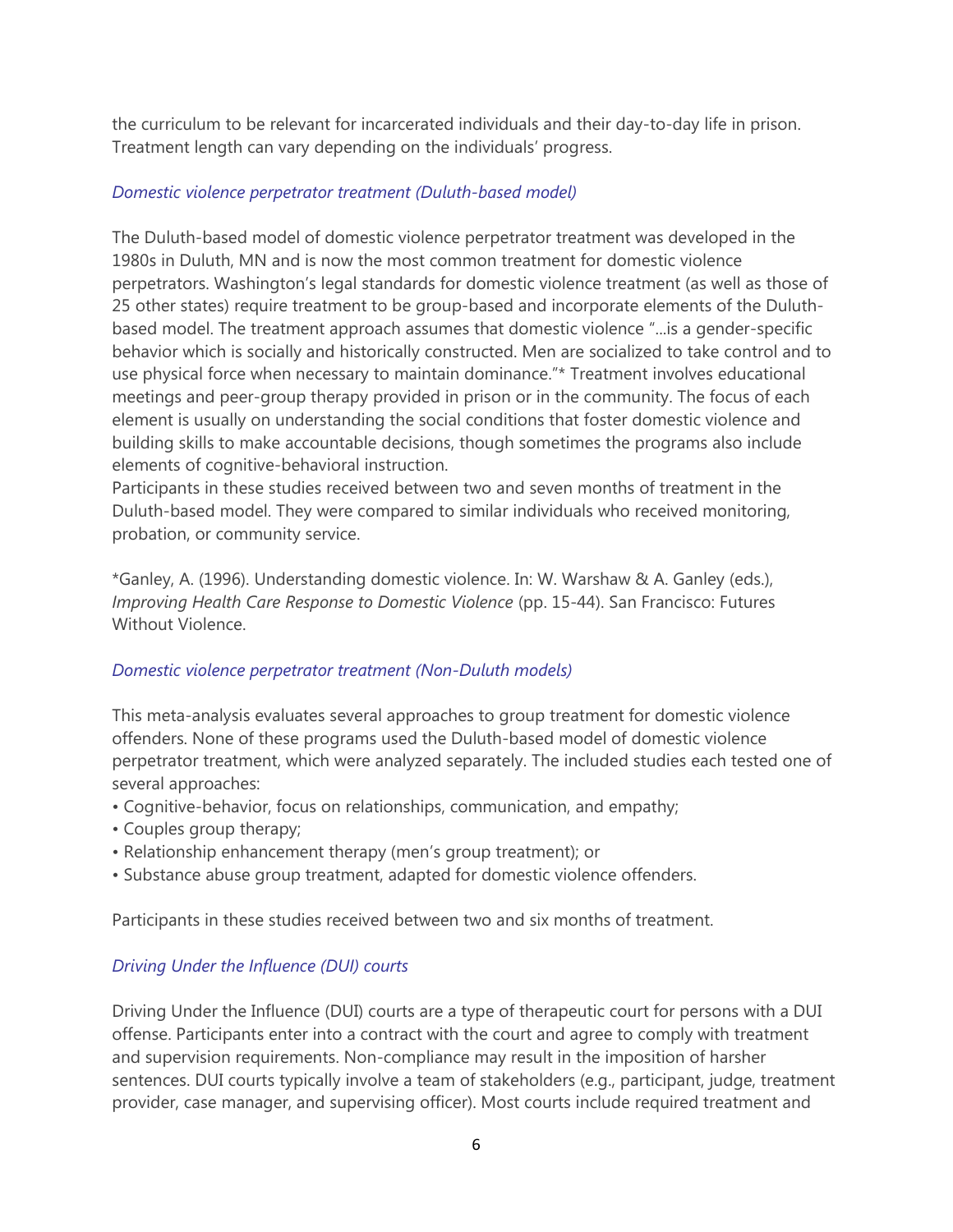DUI education and involve judicial monitoring including random breath or transdermal testing. DUI courts include incentives, rewards, and sanctions as well progressive stages in which continued compliance with DUI court stipulations and requirements leads to less monitoring.

DUI courts in these studies were typically 12 to 24 months in length.

# *Drug courts*

Drug courts are an alternative to traditional criminal justice system processing for the sentencing and supervision of eligible drug-addicted persons. Drug courts share the primary goals of reducing criminal recidivism and substance abuse among its participants. Each drug court is unique in operations, method, and length of treatment. Drug courts typically use a combination of judicial oversight, supervision, drug testing, substance abuse treatment, and sanctions and incentives in an attempt to modify the behavior of drug-involved defendants. Length of drug court participation varied from 12 to 26 months in these studies.

Through a meta-regression analysis, we analyzed the impact of follow-up period, pre/post adjudication court condition, and length of treatment, but we found no statistically significant differences in recidivism due to these variables.

# *Drug Offender Sentencing Alternative (for persons convicted of drug offenses)*

Washington State's Drug Offender Sentencing Alternative (DOSA) specifies that for certain individuals receiving felony convictions, a superior court judge has the option to give a shorter prison sentence if an individual agrees to complete drug treatment. A judge cannot apply DOSA to individuals convicted of any current or prior violent offense or sex offense. A judge can apply DOSA to two categories of participants: 1) those convicted of crimes involving a small amount of a controlled substance and 2) drug-involved individuals convicted of property crimes. This meta-analysis presents findings for individuals convicted of crimes involving a controlled substance. Findings for individuals convicted of property crimes are presented separately.

Under DOSA, the standard sentence length is split between prison confinement and a term of community custody. If a participant does not complete drug treatment or is administratively terminated from DOSA due to violations of conditions, the legislation requires that he or she return to prison to serve the remainder of the community custody term. Individuals in this study received between 5 and 12 weeks of chemical dependency treatment.

# *Drug Offender Sentencing Alternative (for persons convicted of property offenses)*

Washington State's Drug Offender Sentencing Alternative (DOSA) specifies that for certain individuals receiving felony convictions, a superior court judge has the option to give a shorter prison sentence if an individual agrees to complete drug treatment. A judge cannot apply DOSA to individuals convicted of any current or prior violent offense or sex offense. A judge can apply DOSA to two categories of participants: 1) those convicted of crimes involving a small amount of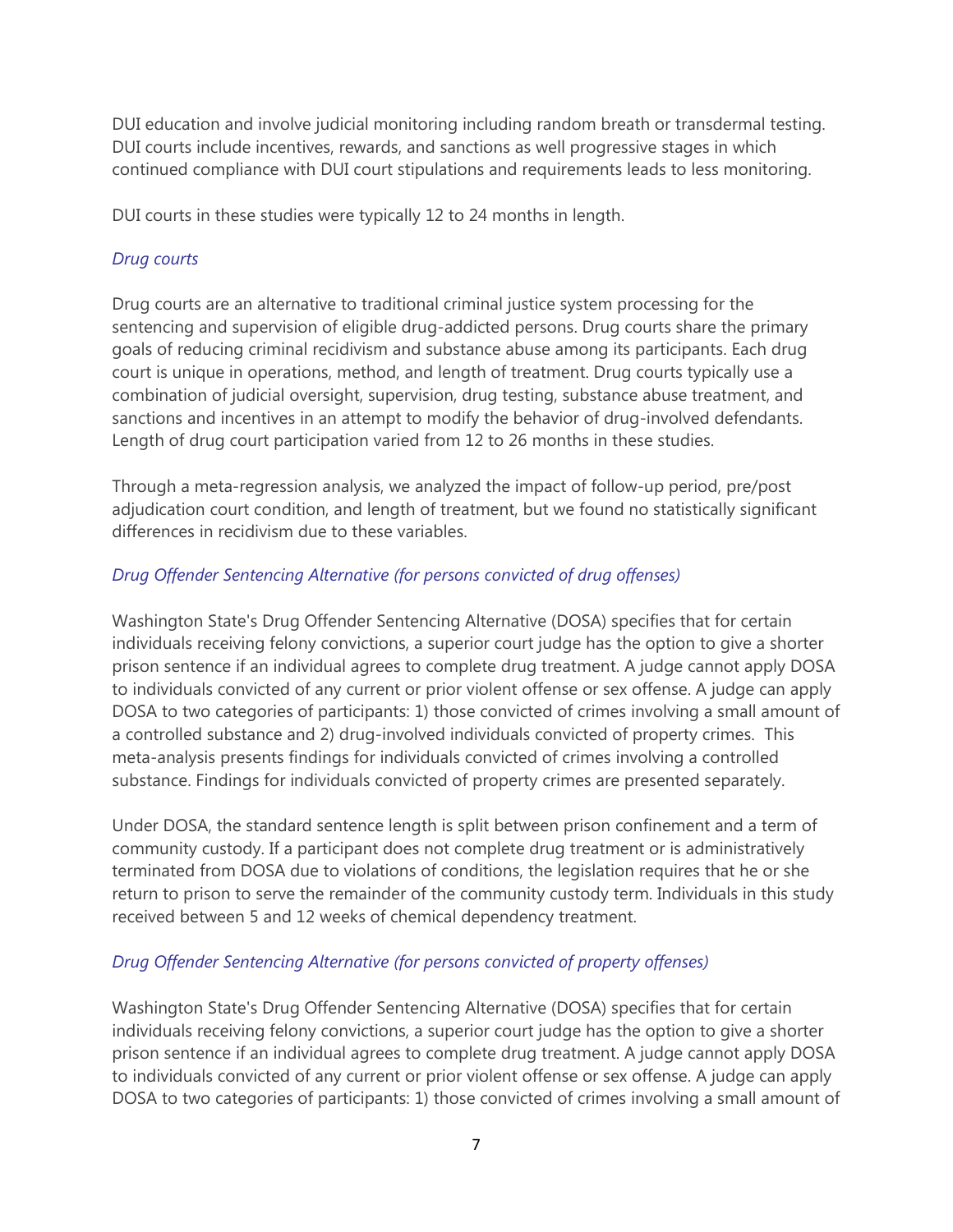a controlled substance and 2) drug-involved individuals convicted of property crimes. This metaanalysis presents findings for individuals convicted of property crimes. Findings for individuals convicted of crimes involving a controlled substance are presented separately

Under DOSA, the standard sentence length is split between prison confinement and a term of community custody. If a participant does not complete drug treatment or is administratively terminated from DOSA due to violations of conditions, the legislation requires that he or she return to prison to serve the remainder of the community custody term. Individuals in this study received between 5 and 12 weeks of chemical dependency treatment.

# *Electronic monitoring (parole)*

Electronic monitoring involves the use of either radio frequency or Global Positioning System (GPS) devices to monitor the location of an individual. Electronic monitoring is used to enforce requirements that an individual remain at home except for approved activities such as work, school, or treatment. It may be used in lieu of, or in addition to, confinement and depends on the individual's sentence.

This meta-analysis includes studies on individuals who were on parole with electronic monitoring. They were compared to similar individuals who received intensive supervision, parole, or continuation of sentence without electronic monitoring.

# *Electronic monitoring (probation)*

Electronic monitoring involves the use of either radio frequency or Global Positioning System (GPS) units to monitor the location of an individual. Electronic monitoring is used to enforce requirements that an individual remain at home except for approved activities such as work, school, or treatment. It may be used in lieu of, or in addition to, confinement and depends on the individual's sentence.

This meta-analysis includes studies on individuals who were on probation with electronic monitoring. They were compared to similar individuals who received intensive supervision, parole, continuation of sentence, or home confinement without electronic monitoring.

# *Employment counseling and job training (transitional reentry from incarceration into the community)*

Employment counseling and job training programs teach skills necessary for seeking employment after incarceration. These include both hard skills (e.g., job preparedness and skills training) and soft skills, (e.g., effective job searches, applications, and resumes). These programs may be sequential, where participants first undergo job training and then receive work experience, or follow individualized employment plans. Participants may also receive employment placement assistance from a specialist. Some programs may also specifically address barriers to employment for convicted persons.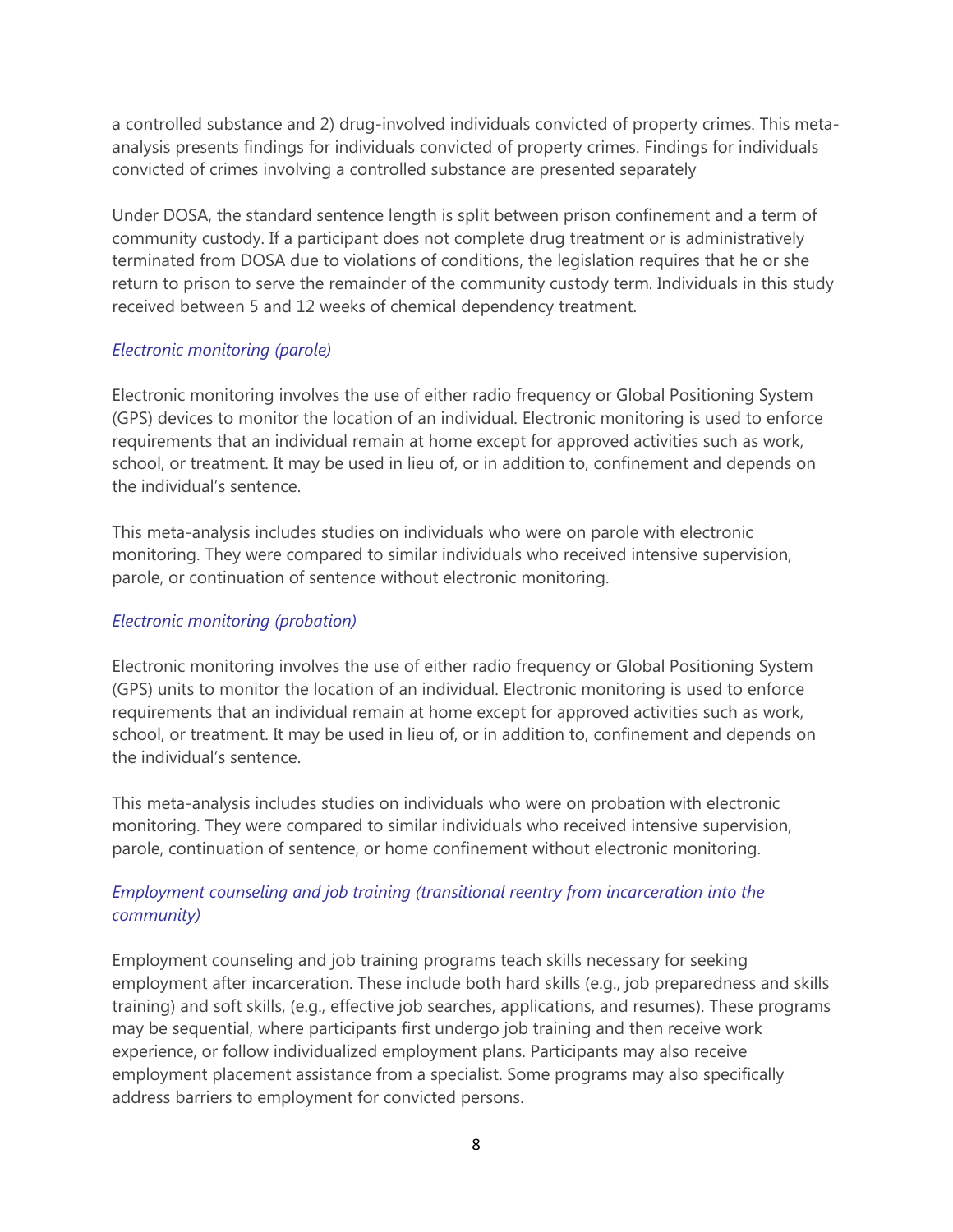For this group of studies, job training and employment assistance first began during incarceration and continued upon reentry into the community for up to 12 months. Compared with other employment and job training programs reviewed by WSIPP, this program is the most intensive due to its transitional nature as well as its focus on hard skills and soft skills

### *Employment counseling and job training in the community*

Employment counseling programs teach skills necessary for seeking employment. These include both hard skills (e.g., job preparedness and skills training) and soft skills, (e.g., effective job searches, applications, and resumes). Some programs may specifically address barriers to employment for convicted offenders. The studies in this category differ from those in the "Employment counseling and job training with paid work experience," as each program in this category does not include subsidized or transitional jobs to help participants transition to regular employment. For this broad grouping of studies, programs were delivered in the community for a period ranging from one to eight months.

#### *Employment counseling and job training with paid work experience in the community*

Employment counseling programs with job training teach skills necessary for seeking employment. These include both hard skills (e.g., job preparedness and skills training) and soft skills, (e.g., effective job searches, applications, and resumes). Some programs may also specifically address barriers to employment for convicted persons. The studies in this category differ from those in the "Employment counseling and job training in the community," as each program in this category also includes subsidized or transitional jobs to help participants transition to regular employment. For this broad grouping of studies, programs were delivered in the community after release from incarceration for a period of three to nine months.

#### *Housing assistance with services*

Housing assistance programs for individuals reentering from incarceration are intended to mitigate the negative impacts of homelessness on the reentry process. These forms of housing are considered voluntary and last a minimum of three months post-release. Housing programs in this analysis are service-enriched, meaning they provide services such as job training, employment, or substance abuse treatment in addition to temporary or transitional housing options.

Housing assistance programs are distinct from community based correctional facilities (e.g., halfway houses) in the following ways: 1) they do not act as a formal model of supervision in the community; 2) participants are not required to participate in the provided treatment and programming services for release; and 3) violation of supervision conditions in these programs is not automatically grounds for parole or probation revocation. Community based correctional facilities (e.g., halfway houses) and stand-alone housing programs are not included in this analysis; they are analyzed separately. Housing assistance programs without service provision are also excluded from this analysis and analyzed separately.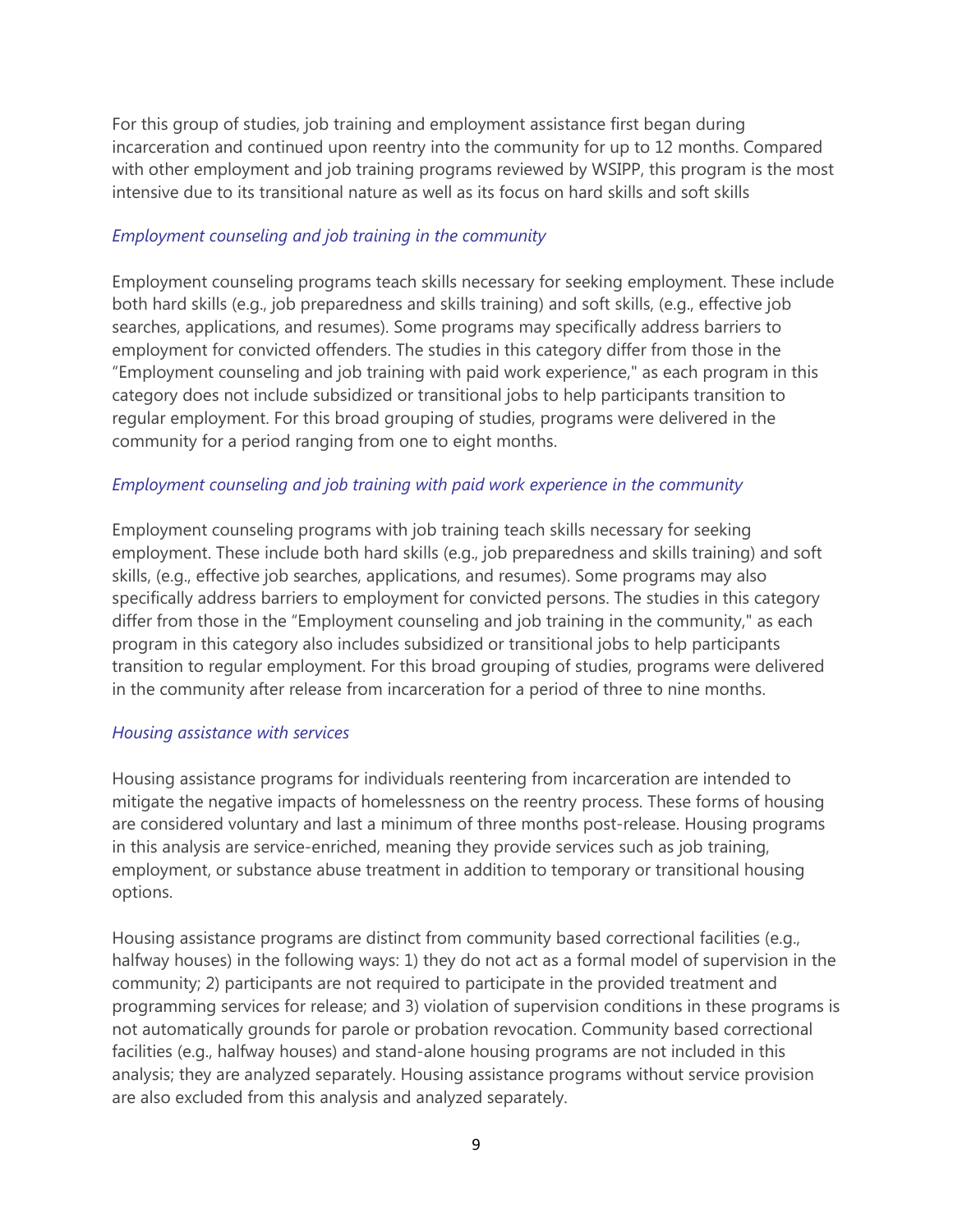#### *Housing assistance without services*

Housing assistance programs for individuals reentering from incarceration are intended to mitigate the negative impacts of homelessness on the reentry process. These forms of housing are considered voluntary and each last a minimum of three months post-release. Programs in this category may include federally-owned housing projects, privately-owned housing projects, and housing vouchers that provide temporary or permanent housing options. They do not include added services such as job training, employment, or substance abuse treatment seen in other some housing programs.

Housing assistance programs are distinct from community based correctional facilities (e.g., halfway houses) in the following ways: 1) they do not act as a formal model of supervision in the community; 2) violation of supervision conditions in these programs is not automatically grounds for parole or probation revocation; and 3) they do not provide added services. Community based correctional facilities (e.g., halfway houses) are not included in this analysis; they are analyzed separately. Housing assistance programs with service provision are also excluded from this analysis and analyzed separately.

### *Ignition interlock devices for alcohol-related offenses*

Typically, ignition interlock devices are installed on motor vehicles for offenders who have been convicted of alcohol-related offenses (e.g., driving under the influence (DUI) offenses). The device operates like a breathalyzer and when alcohol above a specified threshold is detected in the breath, the vehicle will not start. Most devices also require periodic breath samples once the car has started. Offenders are typically required to pay for the cost of the ignition interlock device. Interlock devices are usually required for periods of 12 to 24 months.

For the studies included in this meta-analysis, ignition interlock devices were used for individuals with multiple DUI offenses. The devices were monitored by an executive agency (e.g., department of motor vehicles), not by the courts. To test the longevity of the impact of ignition interlock devices on recidivism outcomes, we examined the effectiveness of the program once devices were removed from the vehicle and found that the effect size decreased by 38%. That is, ignition interlock devices were more effective in deterring recidivism while installed on the vehicle; after the device was removed, the effect on recidivism was smaller.

#### *Inpatient or intensive outpatient drug treatment during incarceration*

This group of programs includes a variety of inpatient and intensive outpatient substance abuse treatment programs that are delivered to incarcerated individuals who have substance abuse problems. Treatment types include cognitive behavioral therapy, psychoeducation or a combination of approaches. Participants generally attend treatment for 1-18 months with treatment for up to five hours per day. This meta-analysis includes studies of both inpatient and intensive outpatient models of drug treatment when delivered during incarceration.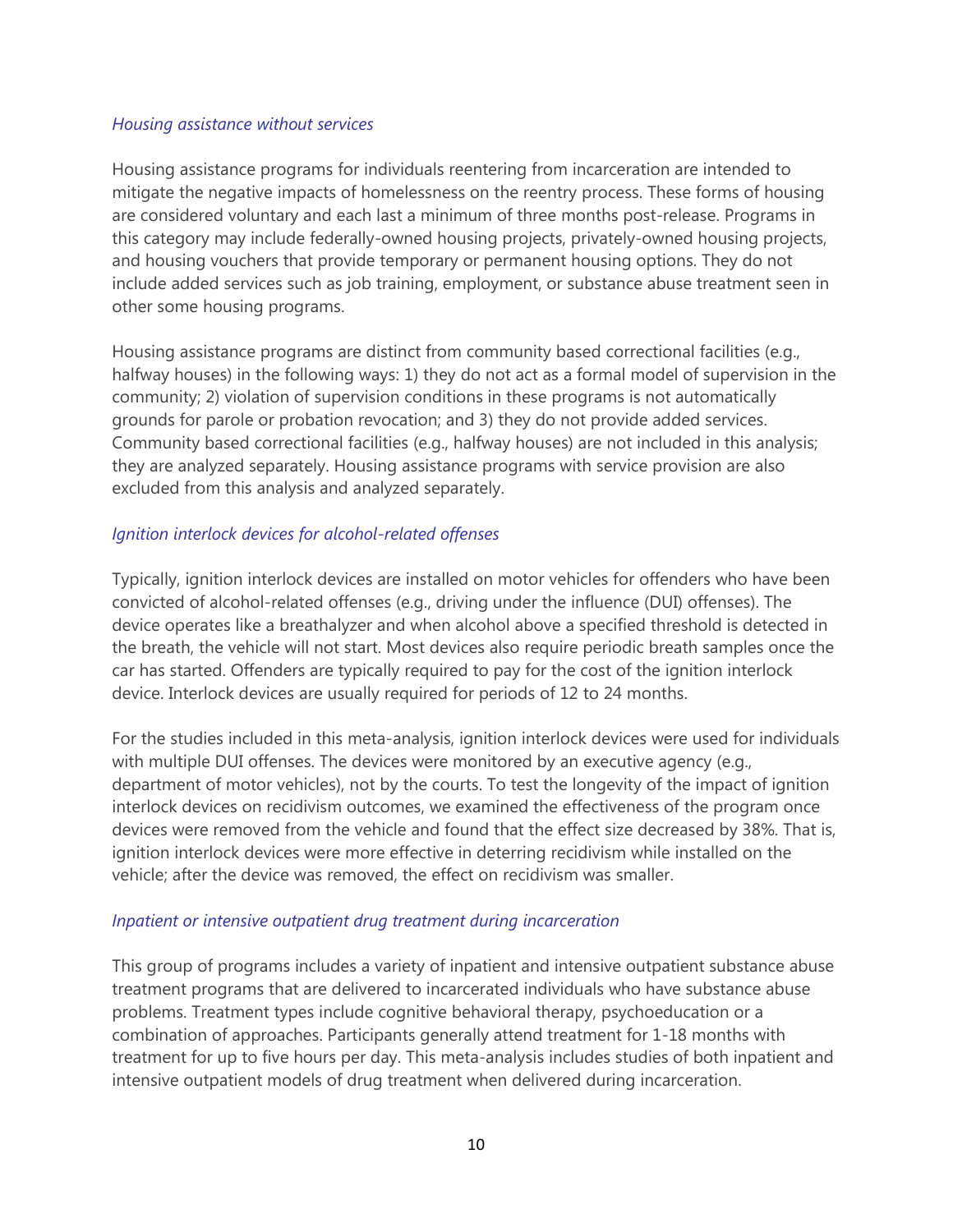### *Inpatient or intensive outpatient drug treatment in the community*

This group of programs includes a variety of community-based inpatient and intensive outpatient substance abuse treatment programs delivered to individuals who have substance abuse problems. Treatment types include cognitive behavioral therapy, relapse prevention, or a combination of approaches. Participants generally attend treatment for one to five months, with treatment up to six hours per day. This meta-analysis includes studies of both inpatient and intensive outpatient models of drug treatment when delivered in the community.

### *Intensive supervision (surveillance and treatment)*

Intensive supervision probation/parole (ISP) emphasizes a higher degree of surveillance than traditional supervision in the community. ISP is delivered in lieu of incarceration, as a conditional release from incarceration in the form of parole, or as a probation sentence. Conditions of supervision vary, but often include urinalysis testing, increased face-to-face or collateral contacts, or required participation in treatment. Persons who are supervised can incur violations, or sanctions, when these conditions are not followed.

In this meta-analysis, we only included studies that delivered intensive supervision in concert with treatment such as cognitive behavioral therapy, chemical dependency treatment, or education and life skills training. Supervision occurred over an 8- to 18-month period, and participants experienced an average of 12 face-to-face monthly contacts.

### *Intensive supervision (surveillance only)*

Intensive supervision probation/parole (ISP) emphasizes a higher degree of surveillance than traditional supervision in the community. ISP is delivered in lieu of incarceration, as a conditional release from incarceration in the form of parole, or as a probation sentence. Conditions of supervision vary across the studies but often include urinalysis testing or increased face-toface/collateral contacts. Persons who are supervised can incur violations, or sanctions, when these conditions are not followed. The average number of face-to-face monthly contacts for studies included in our meta-analysis was 12.

In this meta-analysis, we considered studies in which supervision occurred without supplemental treatment. Supervision occurred over a 6- to 18-month period.

### *Jail diversion for individuals with mental illness (post-arrest)*

Diversion programs for individuals with mental illness redirect these individuals from the traditional criminal justice system into mental health treatment programs. This review focuses on post-arrest diversion programs, which are jail- or court-based programs. These programs typically offer probation, deferred prosecution, or withdrawal of charges in lieu of incarceration. The level of treatment provided to individuals varies widely. Some programs consist only of referrals to treatment options. Other more-substantial programs integrate aspects of the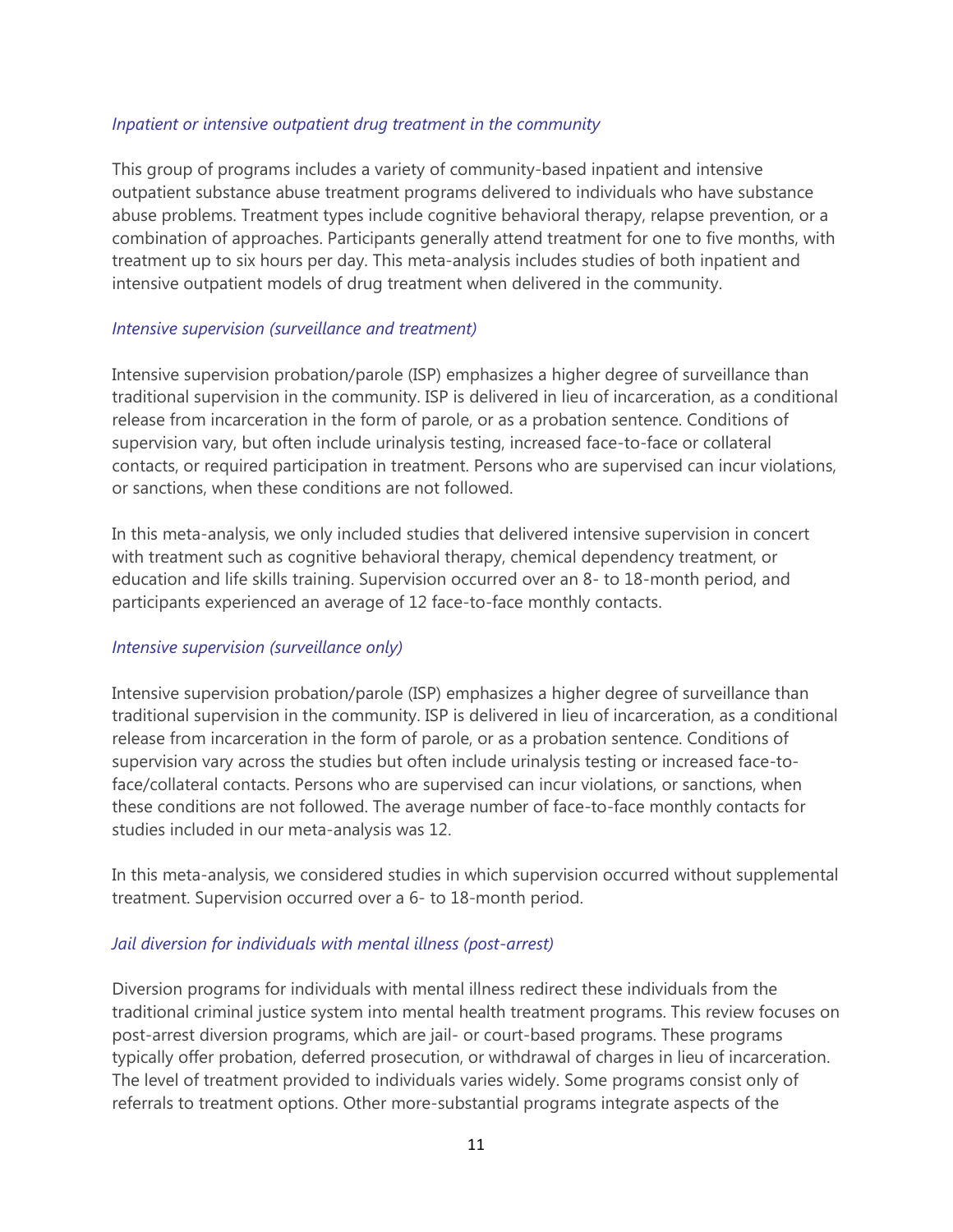criminal justice system to monitor participants and require treatment attendance, or involve community-based treatment providers. Mental health courts and pre-arrest diversion programs were reviewed separately from this meta-analysis.

### *Legal financial obligation repayment interventions*

Legal financial obligations are fines, fees, and restitution imposed by the court when a person is sentenced for a crime. Interventions to increase payment of legal financial obligations take various forms but generally include a reminder letter detailing the amounts owed and describing the consequences of nonpayment.

Programs of the studies in this meta-analysis include phone calls, letters that include information on fines owed, and letters that detail the consequences of nonpayment (which may include a violation of probation). One study examined the impact of Project MUSTER, in which probationers received a violation of probation, performed community service, and were placed on intensive supervision with employment training and job placement.

# *Life skills education*

Life skills education programs provide incarcerated persons with training to build basic personal management skills, which may include communication, parenting guidance, financial literacy, job seeking, or time management. Participants typically attend life skills classes intensively over the course of two to four months and receive between 80 to 350 hours of programming.

### *Mental health courts*

Mental health courts, modeled after other therapeutic courts (e.g., drug courts, DUI courts), divert individuals with mental health issues from incarceration to treatment in the community. These courts use mental health assessments, individualized treatment plans, intensive case management, and judicial monitoring with the goal of providing participants with the resources needed to avoid criminal behavior while improving public safety. Most programs have a graduated system of requirements, meaning that as participants progress through the program, assessment and monitoring become less frequent. In some courts, charges are dropped with successful completion of the program. Programs can vary in length; the programs represented in this meta-analysis range from 6-24 months of delivered services.

# *Offender Reentry Community Safety Program (for individuals with serious mental illness)*

The Offender Reentry Community Safety (ORCS) program in Washington State was designed to assist dangerously mentally ill individuals who are being released from prison into the community. To qualify for this program, participants must have been diagnosed with a serious mental illness or major mental health disorder, and also pose a threat to public safety. An interdisciplinary team of mental health and correctional professionals provide coordinated case management and community treatment planning such as mental health and chemical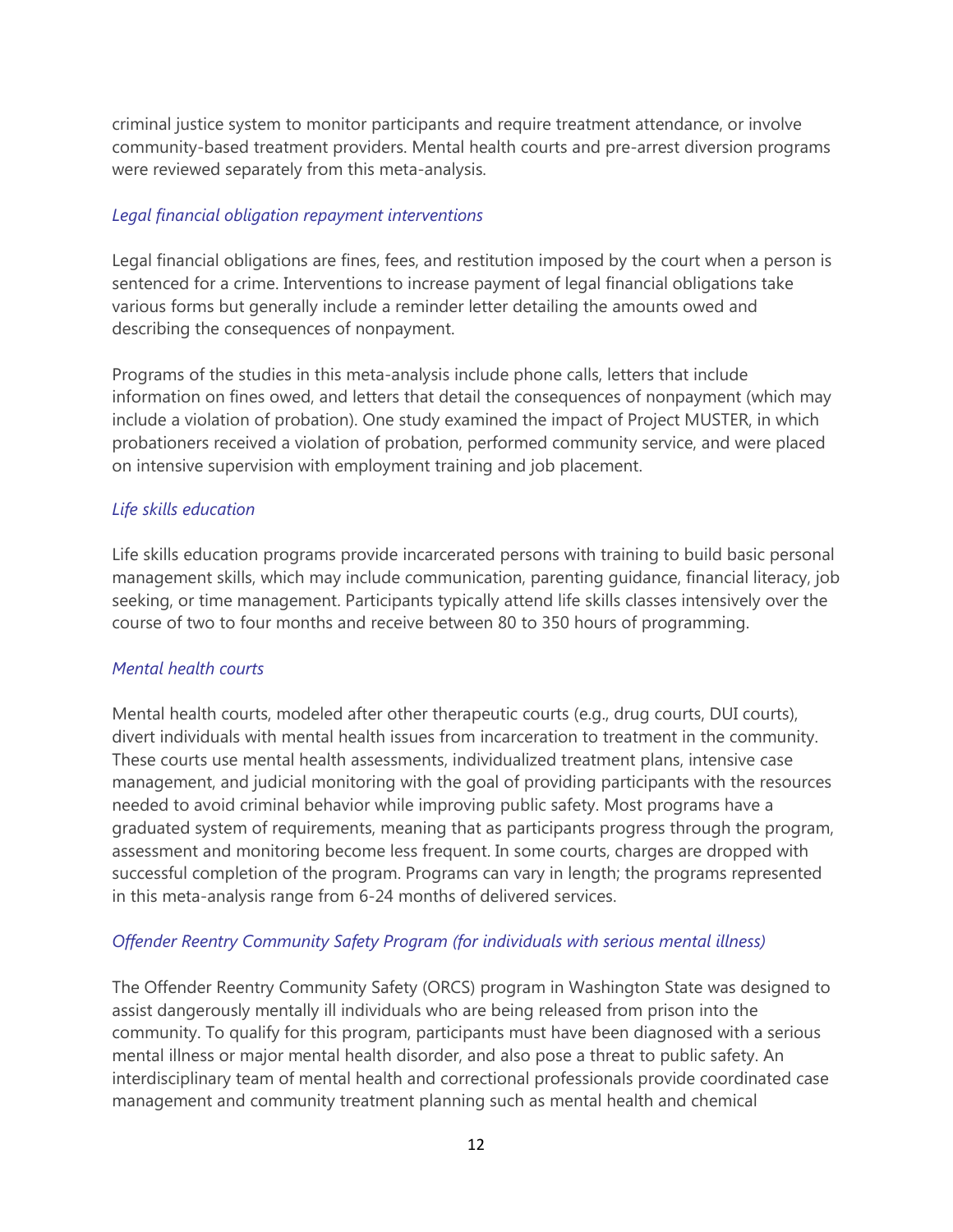dependency treatment, housing, supervision, and expedited Medicaid eligibility for up to five years after release. This program was previously called Dangerously Mentally Ill Offenders (DMIO).

#### *Outpatient or non-intensive drug treatment in the community*

This group of programs includes outpatient and non-intensive substance abuse treatment programs delivered in the community to criminal justice system-involved individuals with substance abuse problems. Treatment approaches include individual counseling, cognitive behavioral therapy and other approaches with the goal of reducing substance abuse. Participants generally attend treatment for 2-18 months with weekly two-hour sessions.

### *Outpatient or non-intensive drug treatment during incarceration*

This group of programs includes outpatient and non-intensive substance abuse treatment programs delivered to incarcerated individuals who have substance abuse problems. Treatment types include individual counseling, cognitive behavioral therapy, reflective journaling, and other approaches. Participants generally attend treatment for one to five months, with treatment up to five hours per day in brief programs and substantially less-frequent programming in long-term programs.

### *Parenting programs (for incarcerated parents)*

The goal of parenting programs is to help incarcerated parents acquire skills to increase efficacy of parenting, increase parental confidence and satisfaction, and reduce stress associated with parenting during incarceration. These programs teach parents about child development techniques for managing child behavior. Parents are assisted with strategies to communicate effectively with their children given the unique circumstances. Visitation is an important component of the program, which can include didactic instruction (learning through experience/teaching) while supervised by a program instructor. Programs vary in length; they typically last two to three months.

This meta-analysis includes studies of parenting programs for incarcerated mothers and fathers. The interventions include filial therapy—family-focused play therapy—and Systematic Training for Effective Parenting (STEP). Studies in this meta-analysis did not report recidivism as an outcome measure; however, they did report a variety of parenting measures, including parental stress, satisfaction, empathy, acceptance, and locus of control. We combined all of these measures into a broad "parenting success" outcome for each study. A positive effect size indicates improvement in one or more of these parenting measures, on average.

### *Police diversion for low-severity offenses (pre-arrest)*

Pre-arrest diversion programs for low-severity offenses redirect individuals suspected of these offenses from the traditional criminal justice system into services in the community. Service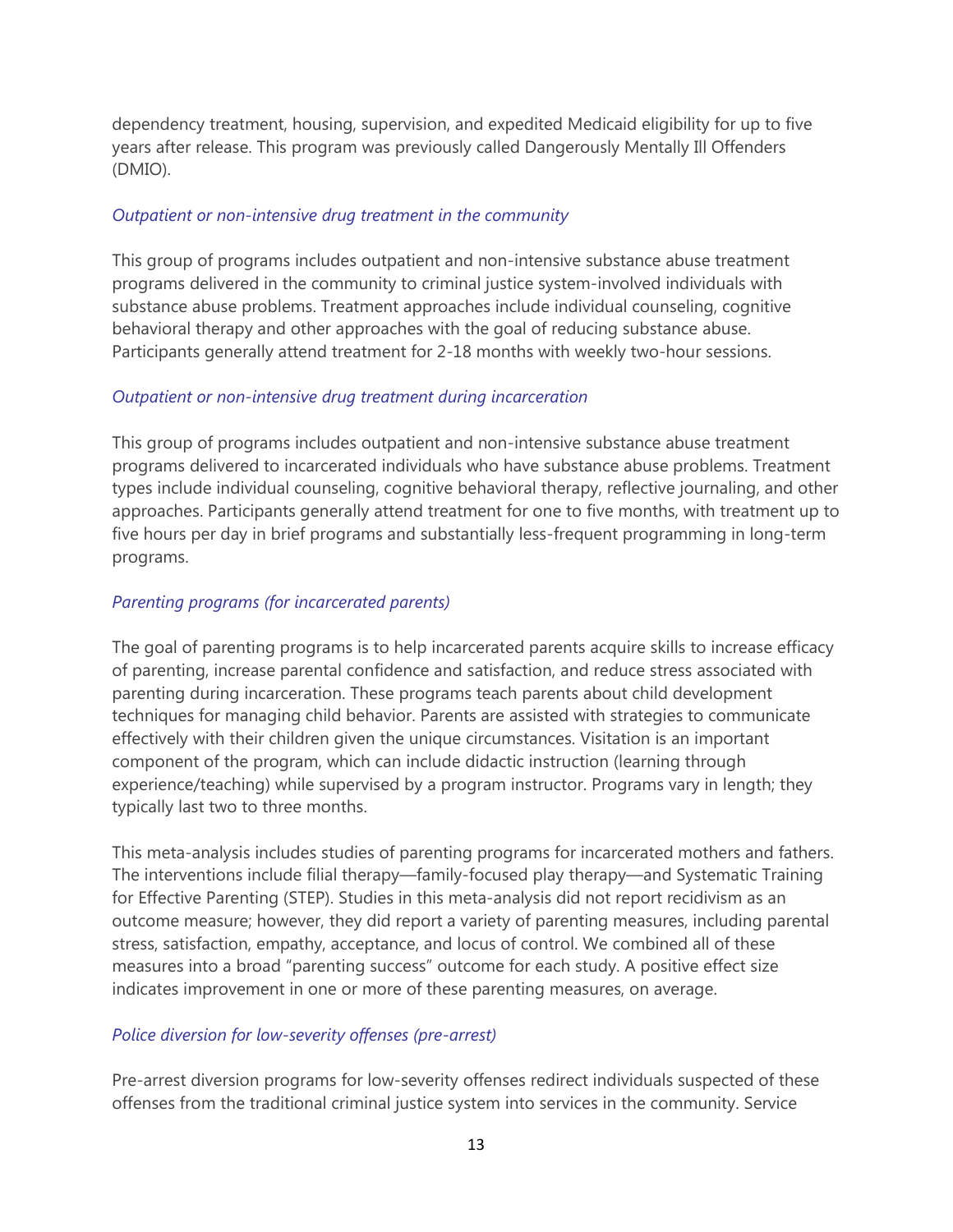referrals are specific to the assessed needs of each individual (e.g., mental health treatment or substance abuse treatment in the community). This review focuses on pre-arrest diversion programs, which are police-based programs. Police-based diversion programs divert participants to services without applying criminal charges.

#### *Police diversion for individuals with mental illness (pre-arrest)*

Diversion programs for individuals with mental illness redirect these individuals from the traditional criminal justice system into mental health treatment programs.

This review focuses on pre-arrest diversion programs, which are police-based programs. Policebased diversion programs divert participants to services without applying criminal charges. Programs included in this meta-analysis followed the Crisis Intervention Team model, which involves specialized police training and partnerships between police and mental health providers in the community. Mental health courts and post-arrest diversion programs were reviewed separately from this meta-analysis.

#### *Reentry courts*

The purpose of reentry courts is to help facilitate successful reentry into the community for formerly incarcerated individuals. These specialized courts utilize a judge and other court staff to impose comprehensive supervision, graduated sanctions, and incentives as well as coordinate services (e.g. substance abuse treatment) to defendants. While each reentry court is unique in operations, method, and length of treatment, they share the primary goals of supporting reintegration into the community and reducing criminal recidivism. The programs represented here provided about six months of services.

#### *Restorative justice conferencing*

Restorative justice conferences are face-to-face meetings, typically between the victim and the convicted individual, facilitated by a professionally trained mediator. The purpose of conferences is to discuss the harm done and to come to an agreement between all parties about reparations. Conferences may also include other supporting persons or community members to resolve the harm done by the convicted individual. Conferences can take place during incarceration, before sentencing following a guilty plea, as a diversion program, or during re-entry. This intervention is brief, typically one or two conferences that last an hour or two.

### *Risk Need and Responsivity supervision (for individuals classified as high- and moderate-risk)*

This meta-analysis represents a broad grouping of supervision programs which utilize "Risk Need Responsivity" (RNR) principles. Following these principles, corrections officers provide amounts of services in accordance with the individual's risk for re-offense (risk principle), provide types of services based on the individual's unique assessed needs (need principle), and determine a treatment method that is appropriate for the individual based on individual abilities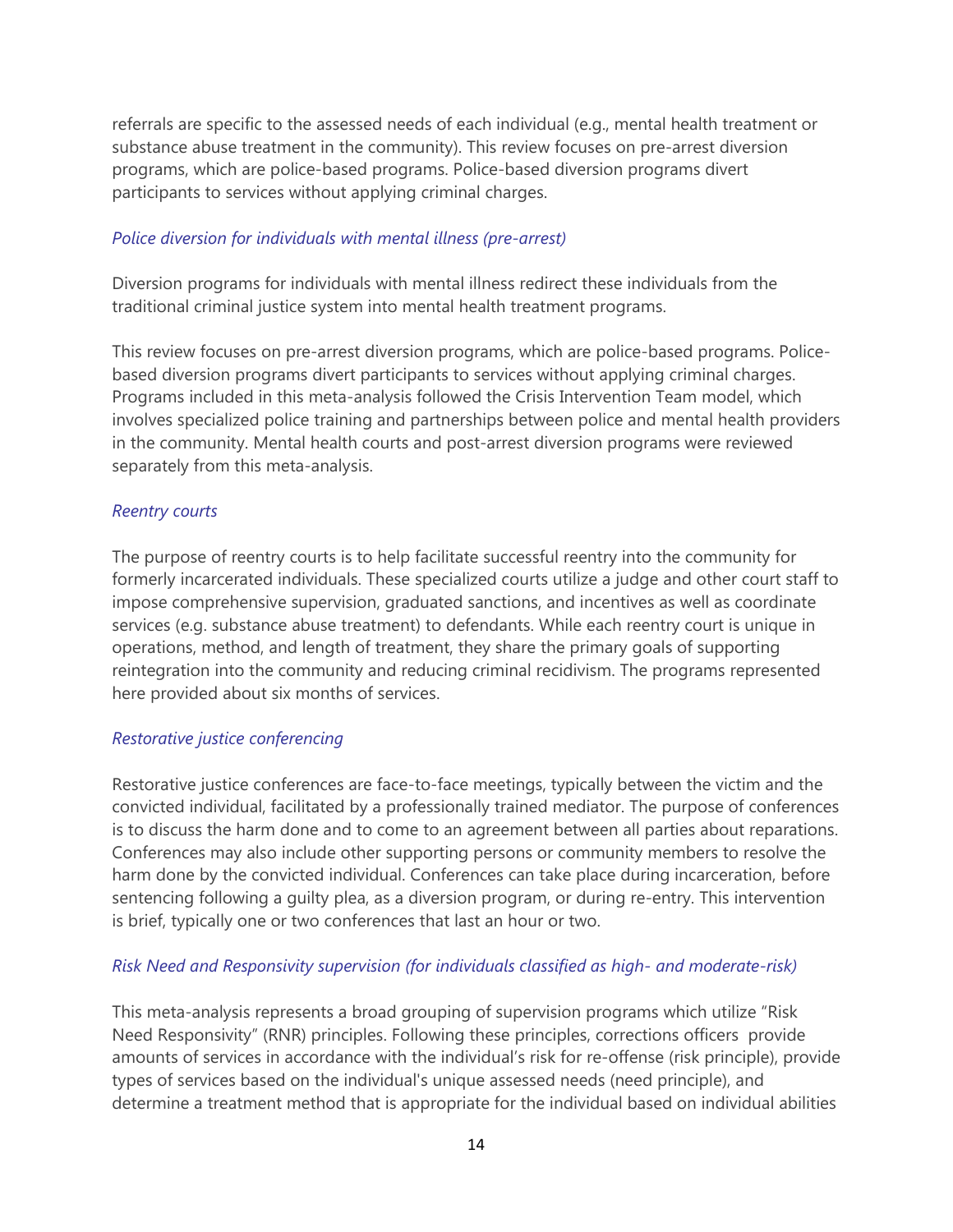and motivation levels (responsivity principle). Supervision using RNR principles focuses on individuals classified as high- to moderate-risk. Interventions are either cognitive behavioral or social learning techniques. This means that the supervising parole or probation officer uses motivational interviewing techniques (e.g., open ended questions, affirmations, elicitation of person reflection, etc.) as well as a behavioral or contingency management style of supervision (i.e., systems of incentives for reinforcement, disapproval, and an emphasis on selfmanagement). Supervising officers may issue violations when individuals violate the conditions of supervision.

### *Serious and Violent Offender Reentry Initiative (SVORI)*

In 2003 the U.S. Department of Justice awarded funding to states for the Serious and Violent Offender Reentry Initiative (SVORI) for individuals transitioning from prison into the community. These programs do not adhere to one specific type of intervention or program but instead implement a model designed to address six outcomes of concern for individuals reentering from incarceration (health, education, employment, housing, substance use, and recidivism). SVORI involves a three-phase timeline model. The first phase is an in-prison intervention that could begin months before participants are released into the community. In the second phase, services intensify in the months before and after release. A risk/needs assessment for each participant is conducted and an individualized implementation plan is administered. In the third phase, participants are supervised within the community, and required to follow their implementation plan as a condition of release. Follow-ups are conducted with each participant at 3, 9, and 15 months post-release to address adherence to the plan and the current state of affairs for each participant.

### *Sex offender registration and community notification*

Registration laws require individuals convicted of certain sex offenses to register with local law enforcement. Notification laws authorize officials to notify the public when high-risk individuals are released from confinement into the community. These measures aim to increase community safeguards and assist law enforcement in tracking convicted persons.

In this meta-analysis, we analyzed both the specific and general deterrent effects of the law. Specific deterrence refers to the concept of discouraging further criminal behavior through the experience of punishment. General deterrence refers to the concept of discouraging criminal behavior in others through the threat of punishment. In this analysis, the benefit-cost results rely solely on the effects of specific deterrence effect size. We are unable to estimate the benefits of the general deterrent effect at this time.

### *Sober living houses*

Sober living houses (or recovery houses) are voluntary residential arrangements in which unrelated adults agree to live together under a set of shared rules. They are commonly utilized by persons with substance abuse history in their effort to maintain sobriety. They are residentsupported and not staffed by a caseworker or house manager.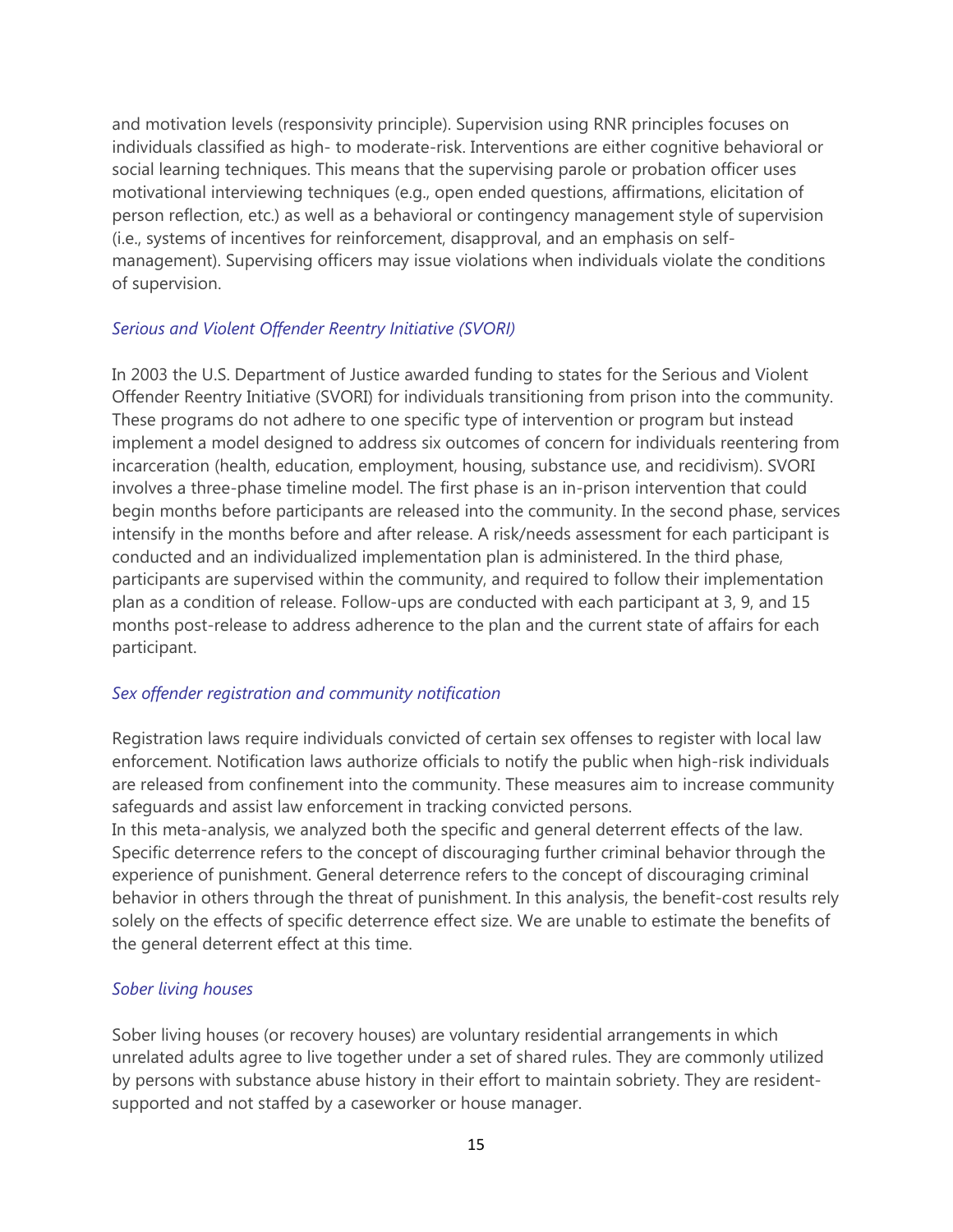This meta-analysis includes studies on Oxford Houses as well as other unspecified models of sober living houses and recovery houses. It includes studies on formerly incarcerated individuals as well as studies in which individuals may have had no prior criminal involvement. Individuals in these studies spent between three and eight months in sober living houses. They were compared to similar individuals who were not placed in sober living houses.

### *Therapeutic communities (during incarceration) for individuals with substance use disorders*

Prison-based therapeutic communities for substance use disorders are an intensive form of substance abuse treatment provided to individuals with substance use disorders. Although participants remain within correctional facilities, they live in a 24/7 therapeutic milieu apart from the general prison population. Therapeutic communities use a hierarchical social learning model, wherein participants earn increased social and personal responsibility as they progress through stages of treatment. Treatment involves a highly structured therapeutic environment, peer support, and peer accountability intended to teach participants prosocial norms and behaviors.

This meta-analysis excludes evaluations of programs targeting persons with co-occurring mental health and substance use disorders. Participants remained in these programs for 2 to 18 months with treatment on weekdays and live-in staff.

# *Therapeutic communities (in the community) for individuals with co-occurring disorders*

Therapeutic communities are an intensive form of substance use disorder treatment generally provided to individuals with substance use disorders involved in the criminal justice system. Participants live in a continuous therapeutic environment apart from the general population. Therapeutic communities use a hierarchical social learning model, wherein participants earn increased social and personal responsibility as they progress through stages of treatment. Treatment involves a highly structured therapeutic environment, peer support and peer accountability intended to teach participants prosocial norms and behaviors.

This meta-analysis includes only therapeutic communities designed for persons with cooccurring substance use and mental health disorders in the community. Participants remained in these programs for 3 to 12 months with treatment on weekdays and live-in staff.

### *Therapeutic communities (in the community) for individuals with substance use disorders*

Community-based therapeutic communities are an intensive form of substance use disorder treatment provided to individuals with substance use disorders who are involved in the criminal justice system. Participants live in residential units within the community that provide a continuous therapeutic environment. Therapeutic communities use a hierarchical social learning model, wherein participants earn increased social and personal responsibility as they progress through stages of treatment. Treatment involves a highly structured therapeutic environment, peer support and peer accountability intended to teach participants prosocial norms and behaviors.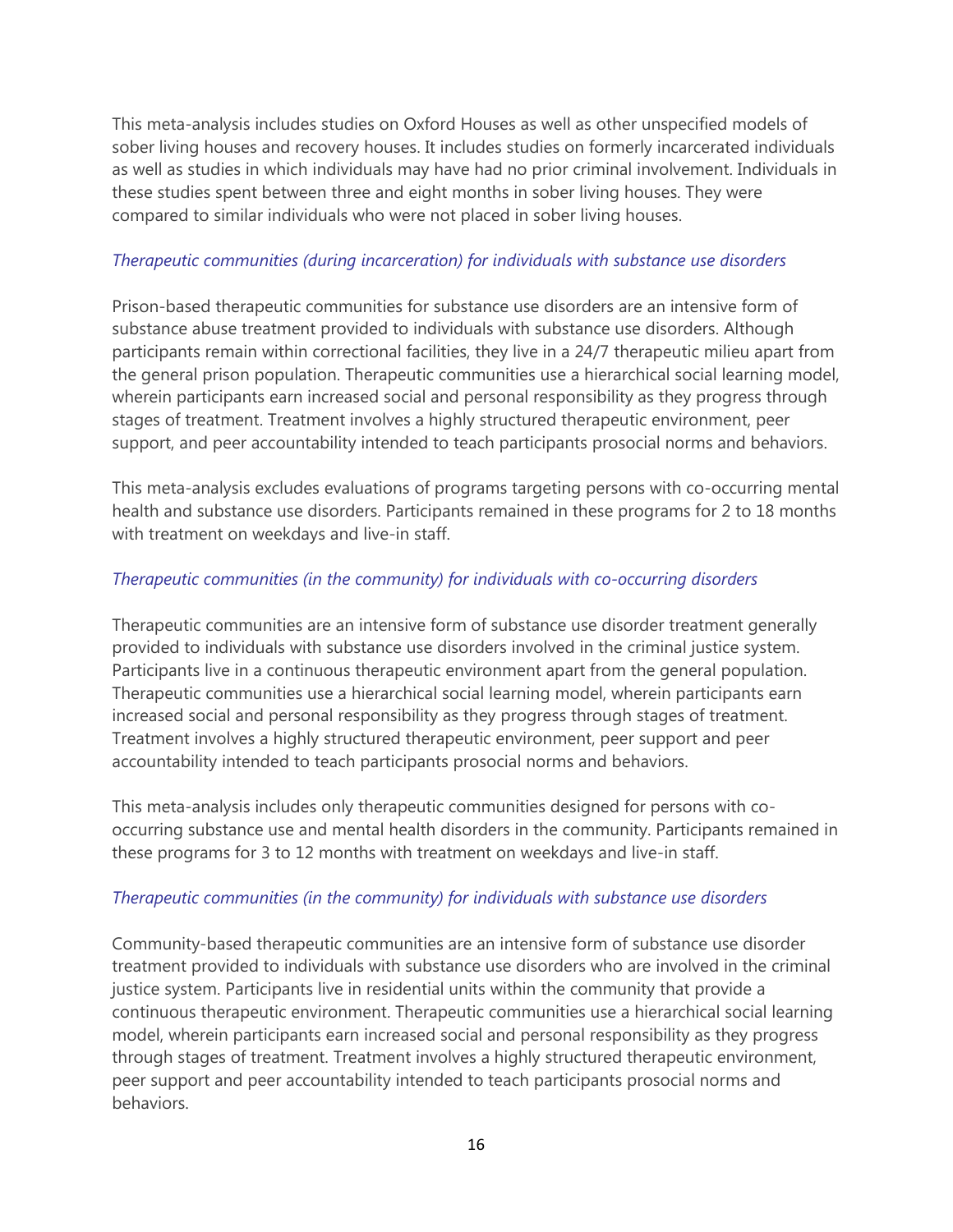This meta-analysis focuses on therapeutic communities in the community. It excludes evaluations of programs targeting persons with co-occurring mental health and substance use disorders. Participants remained in these programs for 2 to 21 months with treatment on weekdays and live-in staff.

#### *Treatment during incarceration for individuals convicted of sex offenses*

Programs providing treatment for individuals incarcerated for sex offenses use a broad range of therapeutic components, including individual and/or group counseling, cognitive behavioral therapy (CBT), aversion therapy, and other forms of psychotherapy.

Programs in these studies were delivered during incarceration. Treatment typically occurs daily, and lasts for two to seven hours per day. The programs represented in this meta-analysis vary in duration of services, ranging from five months to many years.

### *Treatment in the community for individuals convicted of sex offenses*

Programs providing treatment for individuals convicted of sex offenses use a broad range of therapeutic components, including individual and/or group counseling, cognitive behavioral therapy (CBT), aversion therapy, and other forms of psychotherapy.

Programs in these studies were delivered during incarceration. Treatment typically occurs daily, and lasts for two to seven hours per day. The programs represented in this meta-analysis vary in duration of services, ranging from five months to many years.

#### *Violence reduction treatment*

Violence reduction treatments use therapeutic methods to help participants manage anger and avoid violence. These programs are intended to improve participants' attitudes, reasoning abilities, communication skills and self-awareness. For the studies in this meta-analysis, participants received between 188 and 330 hours of programming over 3.5 to 7 months.

#### *Vocational education in prison*

Vocational education programs delivered in prison involve instruction for a specific trade, occupation, or vocation such as welding, auto repair, building maintenance, or graphic arts. These programs typically last from six months to three years. The primary goal of vocational education is to help offenders develop skills that will be marketable for obtaining a job upon release to the community. Some vocational programs offer certificates or college credits.

#### *Work release*

Work release programs are a form of partial confinement enabling participants to serve all or a portion of their prison or jail sentence in a residential facility while employed in the community.